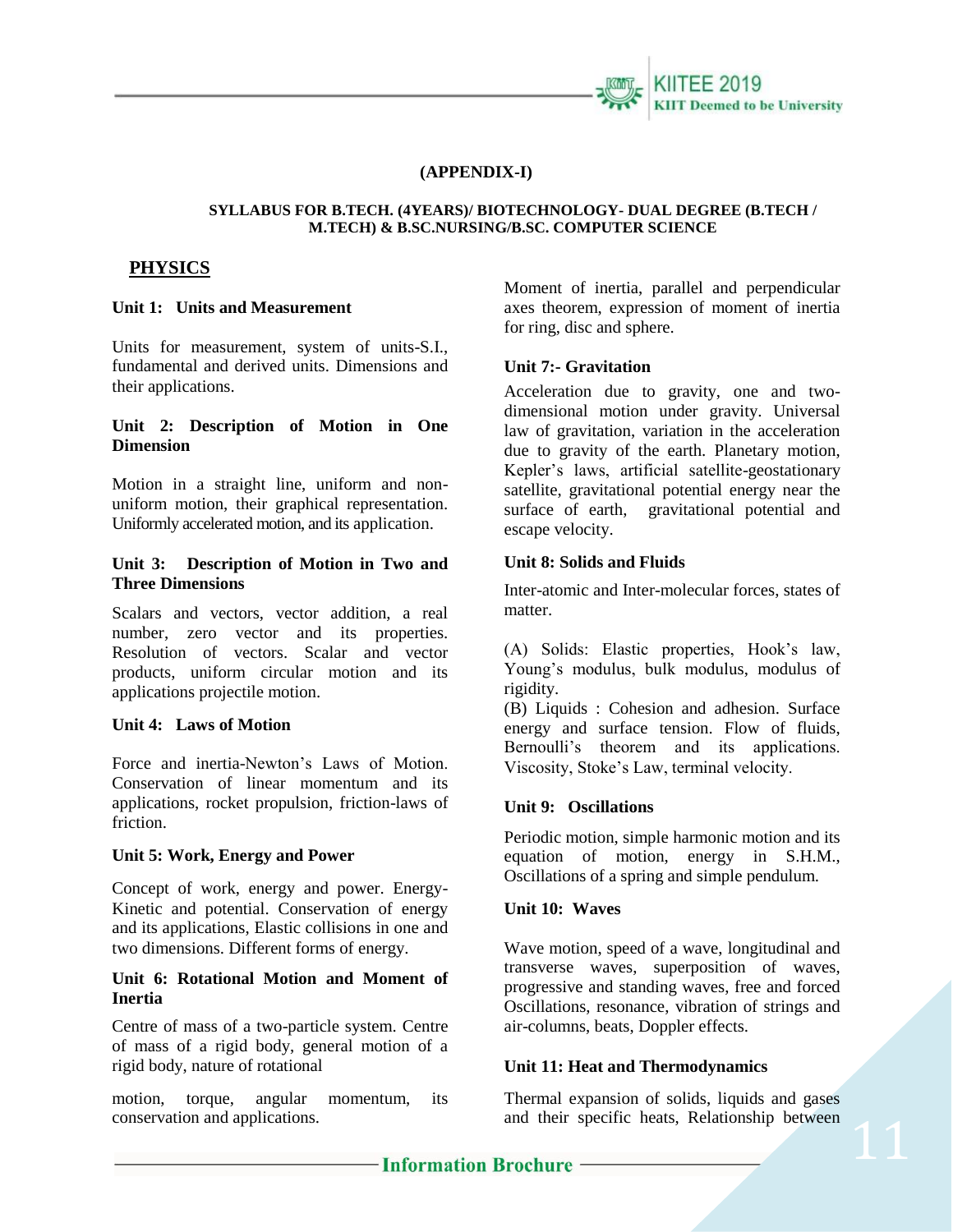

Cp and Cv for gases, first law of thermodynamics, thermodynamic processes. Second law of thermodynamics, Carnot cycle efficiency of heat engines.

### **Unit 12: Transference of Heat**

Modes of transference of heat. Thermal conductivity. Black body radiations, Kirchoff's Law, Wien's law, Stefan's law of radiation and Newton's law of cooling.

### **Unit 13: Electrostatics**

Electric charge-its unit and conservation, Coulomb's law, dielectric constant, electric field, lines of force, field due to dipole and its behaviour in a uniform electric field, electric flux, Gauss's theorem and its applications. Electric potential, potential due to a point charge. Conductors and insulators, distribution of charge on conductors. Capacitance, parallel plate capacitor, combination of capacitors, energy of capacitor.

### **Unit 14: Current Electricity**

Electric current and its unit, sources of energy, cells-primary and secondary, grouping of cells resistance of different materials, temperature dependence, specific resistivity, Ohm's law,Kirchoff's law, series and parallel circuits. Wheatstone Bridge with their applications and potentiometer with their applications**.** 

### **Unit 15 : Thermal and Chemical Effects of Currents**

Heating effects of current, electric power, simple concept of thermo-electricity-Seeback effect and thermocouple, Chemical effect of current-Faraday's laws of electrolysis.

### **Unit 16: Magnetic Effects of Currents**

Oersted's experiment, Bio-Savert's law, magnetic filed due to straight wire, circular loop and solenoid, force on a moving charge in a uniform magnetic field ( Lorentz force), force and torques on currents in a magnetic field, force between two current carrying wires, moving coil galvanometer and conversion to ammeter and voltmeter.

### **Unit 17: Magneto statics**

Bar magnet, magnetic field, lines of force, torque on a bar magnet in a magnetic field, earth's magnetic field, para, dia and ferro magnetism, magnetic induction, magnetic susceptibility.

### **Unit 18: Electromagnetic Induction and Alternating Currents**

Induced e.m.f., Faraday's Law,Lenz's Law, Self and Mutual Inductance, alternating currents, impedance and reactance, power in a.c. Circuits with L.C. And R Series Combination, resonant circuits. Transformer and A.C. generator.

## **Unit 19: Ray Optics**

Reflection and refraction of light at plane and curved surfaces, total internal reflection, optical fibre; deviation and dispersion of light by a prism; Lens formula, magnification and resolving power, microscope and telescope.

### **Unit 20: Wave Optics**

Wave nature of light; Interference- Young's double slit experiment. Diffraction-diffraction due to a single slit. Elementary idea of polarization.

### **Unit 21: Electromagnetic Waves**

Electromagnetic waves and their characteristics, Electromagnetic wave spectrum from gamma to radio waves-propagation of EM waves in atmosphere.

### **Unit 22: Electron and Photons**

Charge on an electron, e/m for an electron, photoelectric effect and Einstein's equation of photoelectric effect.

### **Unit 23: Atoms, Molecules and Nuclei**

Alpha particles scattering experiment, Atomic masses, size of the nucleus; radioactivity; Alpha, beta and gamma particles/rays and their properties, radioactive decay law, half life and mean life of radio-active nuclei, binding energy,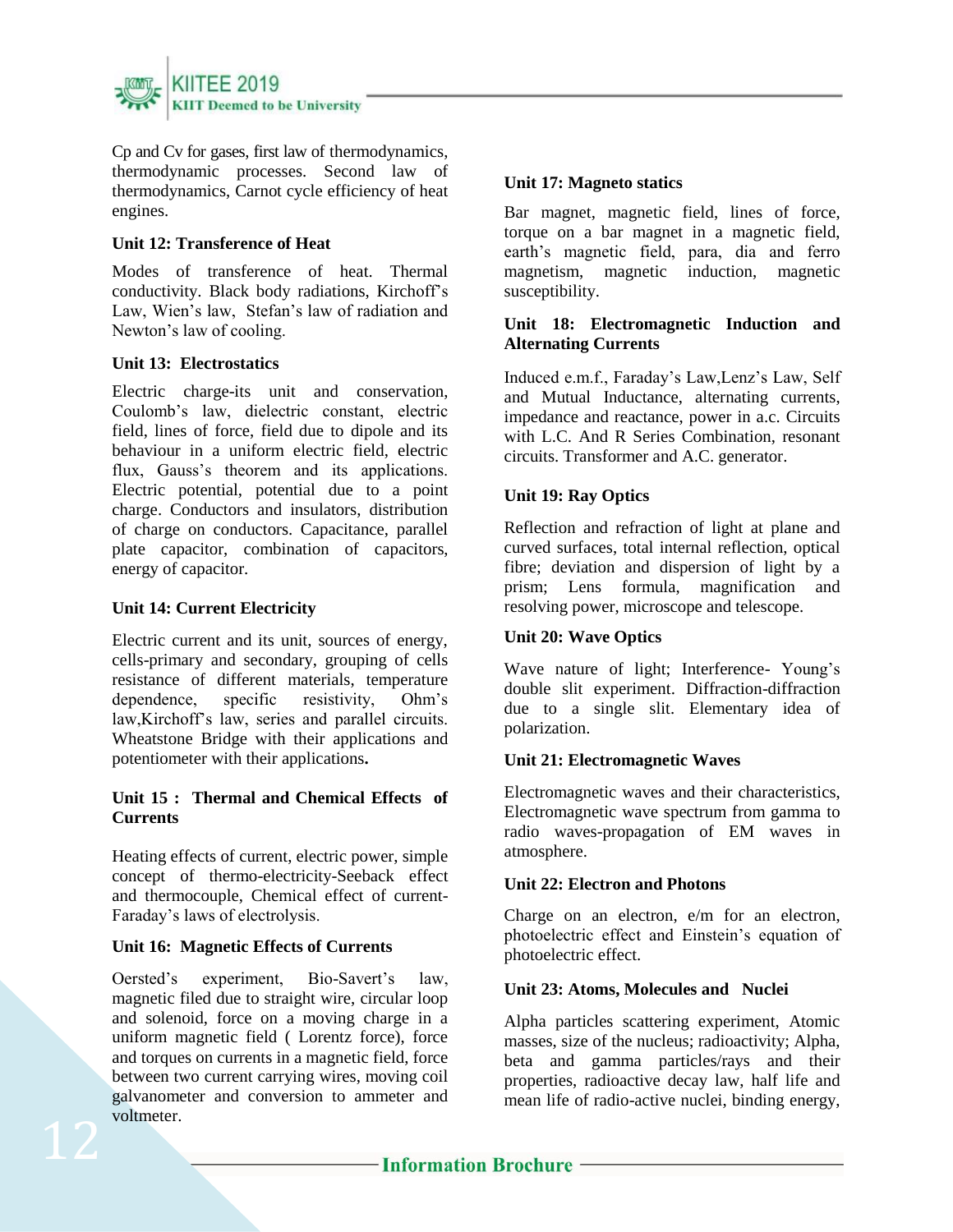

mass energy relationship, nuclear fission and nuclear fusion.

### **Unit 24: Solids and Semi-Conductors Devices**

Energy bands in solids, conductors, insulators and semi-conductors, pn junction, diodes, diode as rectifier, transistor action, transistor as an amplifier.

## **CHEMISTRY**

### **Unit 1: Some Basic Concepts:**

Measurement in chemistry (Precision, significant figures, S.I. units, Dimensional analysis). Laws of chemical combination. Atomic Mass, Molecular Mass, mole concept, Molar Mass, determination of Molecular formula. Chemical equation, stoichiometry of Chemical reactions.

### **Unit 2 : States of Matter**

Gaseous state, measurable properties of gases, Boyle's Law, Charle's Law and absolute scale of temperature, Avogadro's hypothesis, ideal gas equation, Dalton's law of partial pressures.

Kinetic molecular theory of gases (the microscopic model of gas), deviation form ideal behaviour.

The solid state ( classification of solids, X-ray studies of crystal lattices and unit cells, packing of constituent particles in crystals). Imperfection in solids, electrical, magnetic and dielectic properties of solids. Liquid state (Properties of liquids, Vapour pressure, Surface tension, Viscosity).

### **Unit 3: Atomic Structure**

Constituents of the atom (discovery of electron, rutherford model of the atom).

Electronics structure of atoms-nature of light and electromagnetic waves, atomic spectra, bohr's model of hydrogen, shortcomings of the bohr model.

Dual nature of matter and radiation. de-Broglie relation. The uncertainty principle, Quantum Mechanical Model of the atom, Orbitals and Quantum numbers. Shapes of orbitals. Aufbau principle, Pauli Exclusion principle, Hund's Rule, Electronics Configuration of atoms.

### **Unit 4: Solutions**

Types of solutions, Units of concentration, Vapour-pressure of solutions and Raoult's law. Colligative properties. Determination of molecular mass. Non-ideal solutions and abnormal molecular masses. Volumetric analysis-concentration unit.

#### **Unit 5: Chemical Energetics and Thermodynamics**

Energy changes during a chemical reaction, Internal energy and Enthalpy, Internal energy and Enthalpy changes, Origin of Enthalpy change in a reaction, Hess's Law of constant heat summation, numericals based on these concepts. Enthalpies of reactions (Enthalpy of neutralization, Enthalpy of combustion, Enthalpy of fusion and vaporization).

Sources of energy(conservation of energy sources and identification of alternative sources, pollution associated with consumption of fuels. The sun as the primary source).

First law of thermodynamics; Relation between Internal energy and Enthalpy, application of first law of thermodynamics.

Second law of thermodynamics: Entropy, Gibbs energy, Spontaneity of a chemical reaction, Gibbs energy change and chemical equilibrium, Gibbs energy available for useful work.

### **Unit 6: Chemical Equilibrium**

Equilibria involving physical changes (solidliquid, liquid-gas equilibrium involving dissolution of solids in liquids, gases in liquids, general characteristics of equilibrium involving physical processes)

Equilibria involving chemical systems (the law of chemical equilibrium, the magnitude of the equilibrium constant, numerical problems).

Effect of changing conditions of systems at equilibrium (change of concentration, change of temperature, effect of catalyst-Le Chateliar's principle).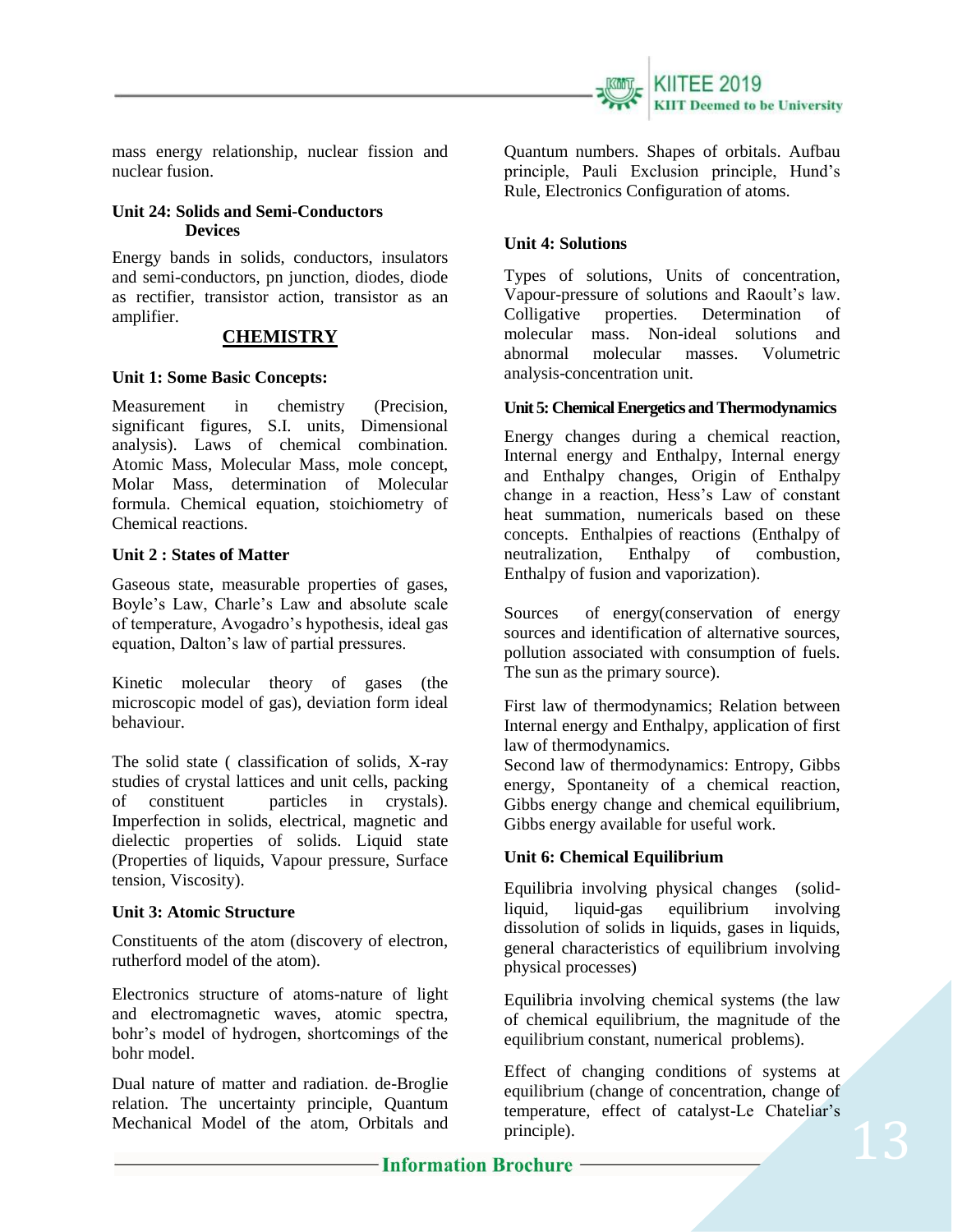

Equilibria involving ions- ionization of electrolytes, weak and strong electrolytes, acidbase equilibrium, various concepts of acids and bases, ionization of water, pH scale, solubility product, numericals based on these concepts.

### **Unit 7: Redox Reactions and Electrochemistry**

Oxidation and reduction as an electron transfer concept. Redox reactions in aqueous solutionselectrochemical cells. e.m.f. of a galvanic cell. Dependence of e.m.f. on concentration and temperature (NERNST). equation and numerical problems based on it .Electrolysis, Oxidation number (rules for assigning oxidation number, redox reactions in terms of oxidation number, nomenclature). Balancing of oxidation-reduction equations.

Electrolytic conduction. Molar conductivity, Kohlrausch's Law and its applications, Voltaic cell, Electrode potential and Electromotive force, Gibb's energy change and cell potential. Electrode potential and products of electrolysis, Fuel cells, corrosion and its prevention.

### **Unit 8: Rates of Chemical Reactions and Chemical Kinetics**

Rate of reaction, Instantaneous rate of reaction and order of reaction. Factors affecting rates of reactions- factors affecting rate of collisions encountered between the reactant molecules, effect of temperature on the reaction rate, concept of activation energy catalyst. Effect of light of rates of reactions. Elementary reactions as steps to more complex reactions. How fast are chemical reactions?

Rate law expression. Order of a reaction (with suitable examples).Units of rates and specific rate constant. Order of reaction and effect of concentration ( study will be confined to first order only). Temperature dependence of rate constant – Fast reactions (only elementary idea). Mechanism of reaction ( only elementary idea). Photochemical reactions.

# **Unit 9: Surface Chemistry**

Surface : Adsorption – physical and chemical adsorption, adsorption isotherms.

Colloids-Preparation and general properties, Emulsions, Micelles.

Catalysis : Homogeneous and heterogeneous, structure of catalyst, Enzymes, Zeolites.

## **Unit 10: Chemical Families Periodic Properties**

Modern periodic law, Types of elements – Representatives elements ( s & p block, Transition elements – d-block elements, inner transition elements-f-block elements. Periodic trends in properties-ionization enthalpy, electron gain enthalpy, atomic radii, valence, periodicity in properties of compounds).

### **Unit 11: Chemical Bonding and Molecular Structure**

Chemical bonds and Lewis structure, shapes of molecules ( VSEPR theory), Quantum theory of the covalent bond, hydrogen and some other simple molecules, carbon compounds, hybridization, Boron and Beryllium compounds.

Coordinate covalent bond, ionic bond as an extreme case of polar covalent bond, ionic character of molecules and polar molecules. Bonding in solid state ionic, molecular and covalent solids, metals. Hydrogen bond, Resonance.

Molecules : Molecular orbital. Theory-bond order and magnetic properties of  $H_2, O_2, N_2, F_2$  on the basis of MOT. Hybridisation involving s, p and d orbitals (including shapes of simple organic molecules), Dipole moment and structure of molecules.

### **Unit 12: Chemistry of Non-Metals - 1**

Hydrogen (unique position in periodic table, occurrence, isotopes, properties, reactions and uses), Hydrides-molecular, soline and interstitial

Oxygen (occurrence, preparation, properties and reactions, uses),simple oxides; ozone

Water and hydrogen peroxide, structure of water molecule and its aggregates, physical and chemical properties of water, hard and soft water, water softening, hydrogen peroxidepreparation, properties, structure and uses.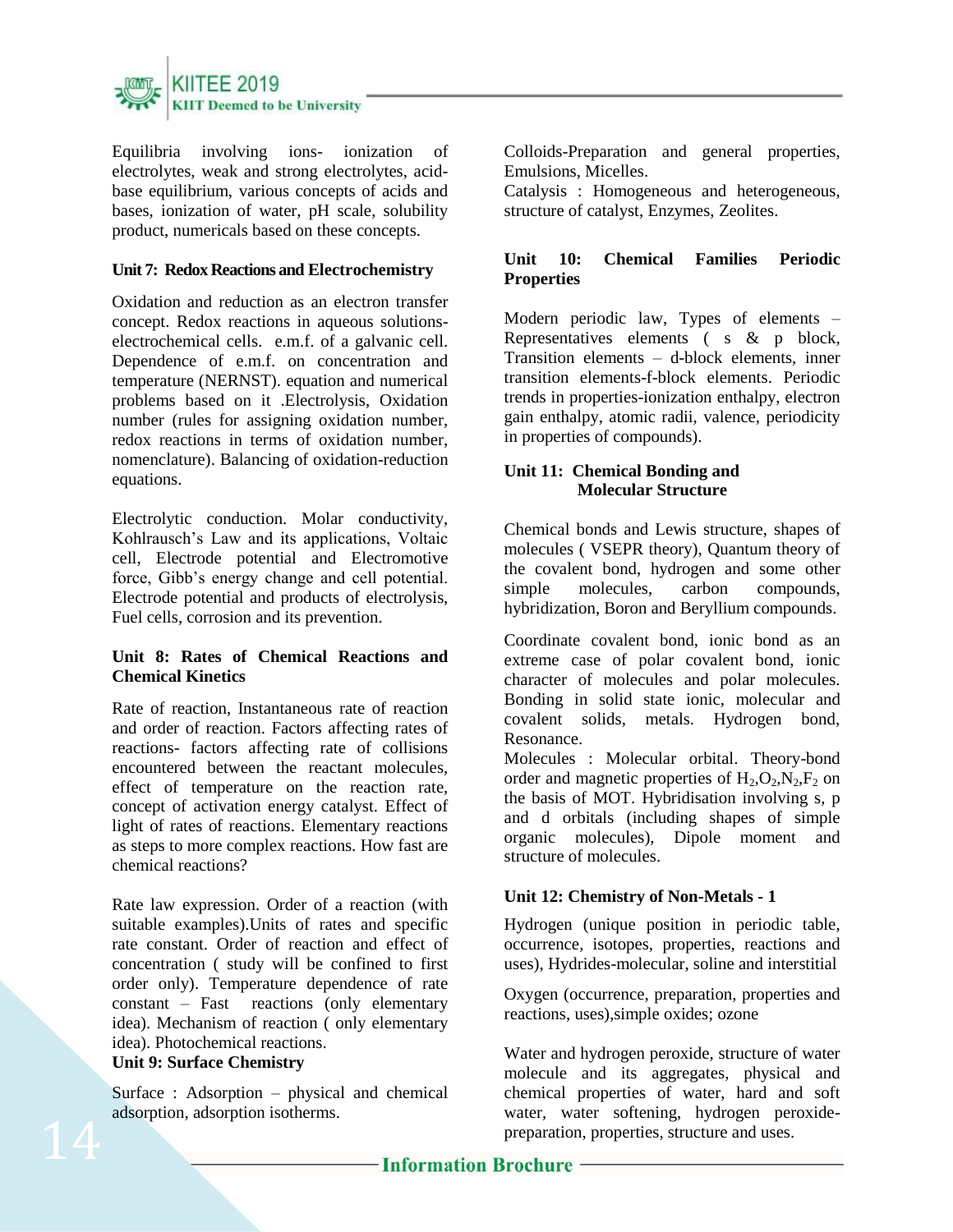

Nitrogen- Preparation, properties, uses, compounds of Nitrogen-Ammonia, Oxides of Nitrogen, Nitric Acid-preparation, properties and uses.

### **Unit 13: Chemistry of Non-metals-II**

Boron-occurrence, isolation, physical and chemical properties, borax and boric acid, uses of boron and its compounds.

Carbon, inorganic compounds of carbon-oxides, halides, carbides, elemental carbon.

Silicon- occurrence, preparation and properties, oxides and oxyacids of phosphorus, chemical fertilizers.

Sulphur – occurrence and extraction, properties and reactions, oxides, Sulphuric acid – preparation, properties and uses, sodium thiosulphate.

Halogens- occurrence, preparation, properties, hydrogen halides, uses of halogens.

Noble gases- discovery, occurrence and isolation, physical properties, chemistry of noble gases and their uses.

### **Unit 14: Chemistry of Lighter Metals**

Sodium and Potassium- occurrence and extraction, properties and uses. Important compounds-NaCl, Na<sub>2</sub>CO<sub>3</sub>,NaHCO<sub>3</sub>, NaOH, KCI,KOH.

Magnesium and calcium-occurrence and extraction, properties and uses. Important compounds Mgcl<sub>2</sub>, MgSO<sub>4</sub>, CaO, Ca(OH)<sub>2</sub>, CaCO<sub>3</sub> CaSO4, Plaster of paris, Bleaching Powder.

Aluminium –occurrence, extraction properties and uses, compounds- $AICI_3$  alums.

Cement.

Biological role of Sodium, Potassium, Magnesium and Calcium.

### **Unit 15:- Heavy Metals**

Iron – Occurrence and extraction, compounds of iron, oxides, halides, sulphides, sulphate, alloy and steel.

Copper and Silver- occurrence and extraction, properties and uses, compounds-sulphides, halides and sulphates, photography.

Zinc and Mercury- occurrence and extraction, properties and uses, compounds-oxides, halides; sulphides and sulphates.

Tin and Lead- occurrence and extraction, properties and uses, compounds-oxides, sulphides, halides.

### **Unit 16: Chemistry of Representative Elements**

Periodic properties- Trends in groups and periods (a) Oxides-nature (b) Halides-melting points (c) Carbonates and sulphates-solubility.

The chemistry of s and p block elements, electronics configuration, general characteristic properties and oxidation states of the following:-

| Group 1 elements  | - Alkali metals         |
|-------------------|-------------------------|
| Group 2 elements  | - Alkaline earth metals |
| Group 13 elements | - Boron family          |
| Group 14 elements | - Carbon family         |
| Group 15 elements | - Nitrogen family       |
| Group 16 elements | - Oxygen family         |
| Group 17 elements | - Halogen family        |
| Group 18 elements | - Noble gases $\&$      |
|                   | Hydrogen                |

#### **Unit 17: Transition Metals Including Lanthanides**

Electronic configuration : General characteristic properties, oxidation states of transition metals. First row transition metals and general properties of their compounds-oxides, halides and sulphides.

General properties of a second and third row transition elements ( Groupwise discussion).

Preparation and reactions, properties and uses of Potassium dichromate Potassium permanganate.

Inner Transition Elements: General discussion with special reference to oxidation states and lanthanide contraction.

### **Unit 18: Coordination Chemistry and Organo Metallics**

Coordination compounds, Nomenclature: Isomerism in coordination compounds; Bonding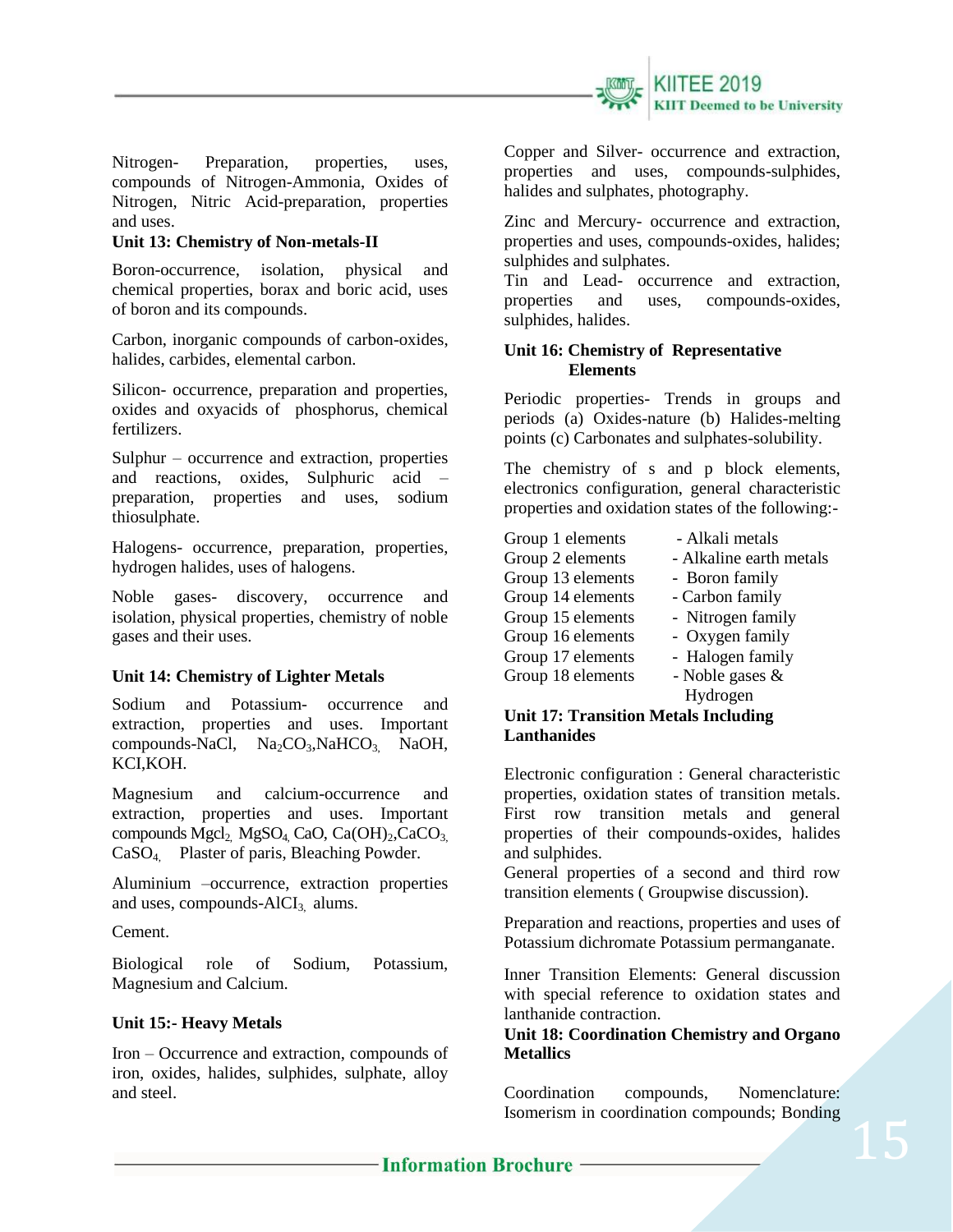

in coordination compounds, Werner's coordination theory. Applications of coordination compounds.

### **Unit 19: Nuclear Chemistry**

Nature of radiation from radioactive substances. Nuclear reactions; Radio-active disintegration series; Artificial transmutation of elements; Nuclear fission and Nuclear fusion: Isotopes and their applications: Radio carbon-dating.

### **Unit 20: Purification and Characterisation of Organic Compounds**

Purification (crystallization, sublimation, distillation, differential extraction, chromatography).

Qualitative analysis, detection of nitrogen, sulphur, phosphorus and halogens.

Quantitative analysis- estimation of carbon, hydrogen, nitrogen, halogens, sulphur, phosphorus ( basic principles only)

Determination of molecular mass-Silver salt method, cholroplatinate salt method

Calculation of empirical formula and molecular formula.

Numerical problems in organic quantitative analysis, modern methods of structure elucidation.

### **Unit 21: Some Basic Principles**

Classification of Organic Compounds.

Tetravalency of Carbon, Homologous series. Functional groups- -  $C=C$ -,-C  $C$ -, and groups containing halogen, oxygen, nitrogen and sulphur. General introduction to naming organic compounds-Common names and IUPAC nomenclature of alphatic, aromatic and Cyclic Compounds. Illustration with examples of Compounds having not more than three same of different functional groups/ atoms. Isomerism-Structural and stereoisomerism (geometrical and optical). Chirality-Isomerism in Compounds having one and two chiral Centres. Enantiomers, diastereoisomers, recemic forms, recemisation & resolution.

Covalent bond fission-Homolytic and Heterolytic: free radicals carbocations and carbanions. Stability of Carbocations and freeradicals. Electrophiles and Nucleophiles.

Electron displacement in a covalent bondinductive effect, electromeric effect, resonance<br>Common types of organic reactions-Common types of organic reactions-Substitution, addition, elimination and rearrangement reactions. Illustration with examples.

### **Unit 22: Hydrocarbons**

Classification. Sources of hydrocarbons:

Alkanes- General methods of preparation (from unsaturated hydrocarbons, alkylhalides, aldehydes, ketones and carburoxylic acids). Physical properties and reactions (Substitution), Oxidation and miscellaneous). Conformations of alkanes(ethane, popane butane) and cyclohexane, sawhorse and Newman projections)-mechanism of halogaration of alkanes.

Alkanes and Alkynes- General methods of preparation physical peorperties, Chemical reactions-Mechanism of electrophilic addition reactions in alkenes-Markowni Koff's Rule, peroxide effect. Acidic character of alkynes. Polymerisation of alkenes.

Aromatic hydrocarbons- Benzene and its homologues, Isomerism, Chemical reactions of benzene. Structure of benzene, resonance. Directive influence of substituents.

Petroleum – Hydro Carbons from Petroleum, Cracking and reforming, quality of gasoline-Octane number, gasoline additives.

### **Unit 23: Organic Compound Containing Halogens**

( Haloakanes and Haloarenes)

Methods of preparation, physical properties and reactions. Preparation, properties and uses of Chloroform and lodoform.

### **Unit 24 : Organic Compounds Containing Oxygen**

General methods of preparation, correlation of physical properties with their structures, chemical properties and uses of Alchols, polyhydric alcohols, Ethers, aldehydes, ketones,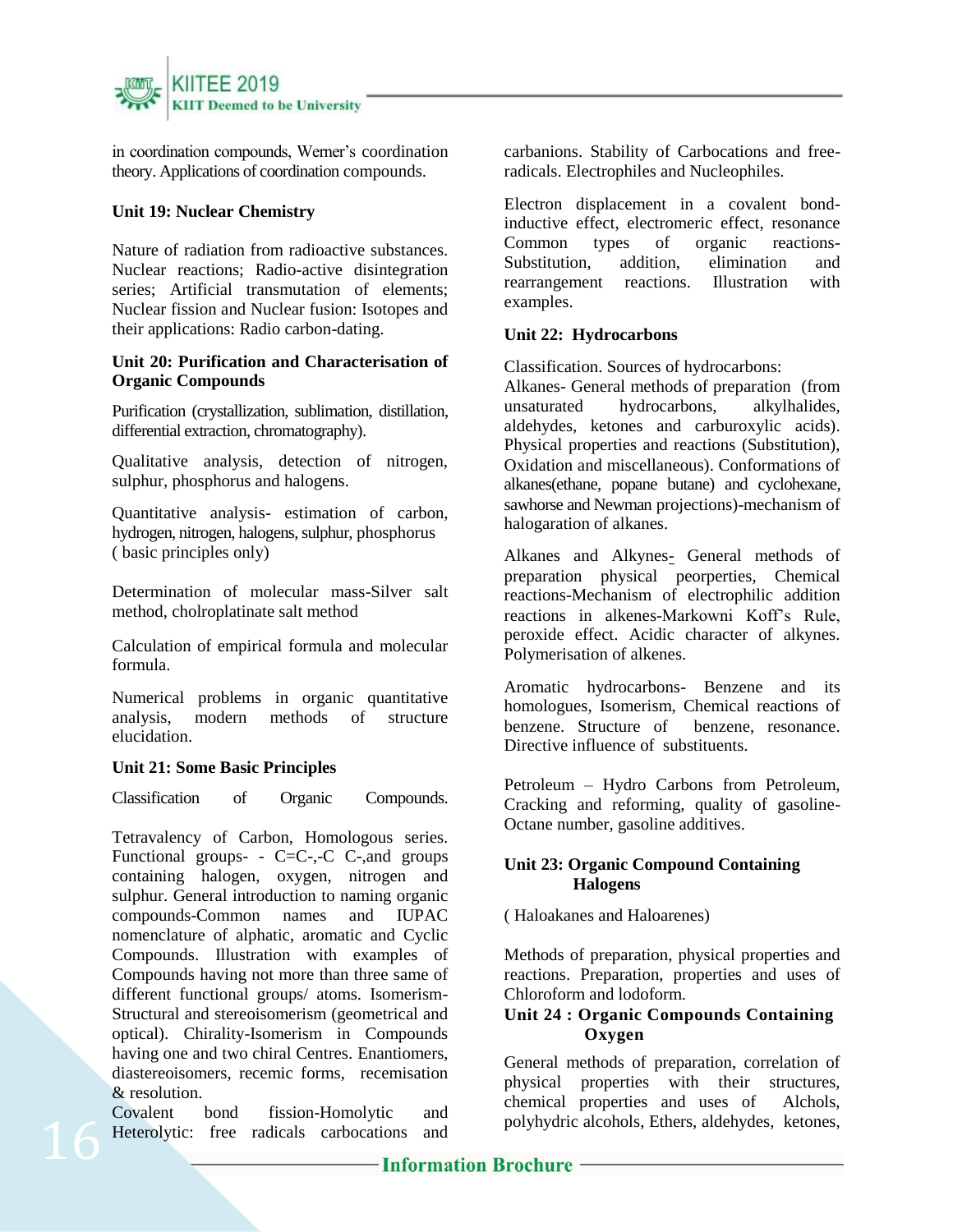

carboxylic acids and their derivatives, Phenol, Benzaldehyde and Benzoic acid -their important methods of preparation and reactions. Acidity of carboxylic acids and phenol effect of substituents on the acidity of carboxylic acids.

### **Unit 25: Organic Compounds Containing Nitrogen**

(Cyanides, isocyanides, nitrocompounds and amines)

Nomenclature and classification of amines, cyanides, isocyanides, nitrocompounds and their methods of preparation; correlation of their physical properties with structure, chemical reactions and uses- Basicity of amines.

### **Unit 26: Synthetic and Natural Polymers**

Classification on Polymers, natural and synthetic polymers (with stress on their general methods of preparation) and important uses of the following.

Teflon, PVC, Polystyrene, Nylon-66, terylene, Bakelite)

### **Unit 27: Bio Molecules and Biological Processes**

The Cell and Energy Cycle

Carbohydrates: Monosaccharides, Disaccharides, Polysaccharides

Amino acids and Peptides- Structure and classification.

Proteins and Enzymes-Structure of Proteins, Role of enzymes.

Nucleic Acids-DNA and RNA

Biological functions of Nucleic acids-Protein synthesis and replication.

Lipids – Structure, membranes and their functions.

### **Unit 28: Chemistry In Action**

Dyes, Chemicals in medicines (antipyretic, analgesic, antibiotics & tranquilisers), Rocket propellants. ( Structural formulae non-evaluative)

### **Unit 29: Environmental Chemistry**

Environmental pollutants; soil, water and air pollution; major atmospheric pollutants; acid rain, Ozone and its reactions causing ozone layer depletion, effects of the depletion of ozone layer, industrial air pollution.

### **(APPENDIX-II)**

### **SYLLABUS FOR B.TECH. (4YEARS)/ BIOTECHNOLOGY- DUAL DEGREE (B.TECH / M.TECH) MATHEMATICS**

#### **Unit 1:- Sets, Relations and Functions**

Sets and their Representations, Union, intersection and complements of sets, and their algebraic properties, Relations, equivalence relations, mappings, one-one, into and onto mappings, composition of mappings.

### **Unit 2: Complex Numbers**

Complex numbers in the form a+ib and their representation in a plane. Argand diagram. Algebra of complex numbers, Modulus and Argument (or amplitude) of a complex number, square root of a complex number. Cube roots of unity, triangle inequality.

### **Unit 3: Matrices and Determinants**

Determinants and matrices of order two and three, properties of determinants, Evaluation of determinants. Area of triangles using determinants; Addition and multiplication of matrices, adjoint and inverse of matrix. Test of consistency and solution of simultaneous linear equations using determinants and matrices.

### **Unit 4: Quadratic Equations**

Quadratic equations in real and complex number system and their solutions. Relation between roots and co-efficients, nature of roots, formation of quadratic equations with given roots; Symmetric functions of roots, equations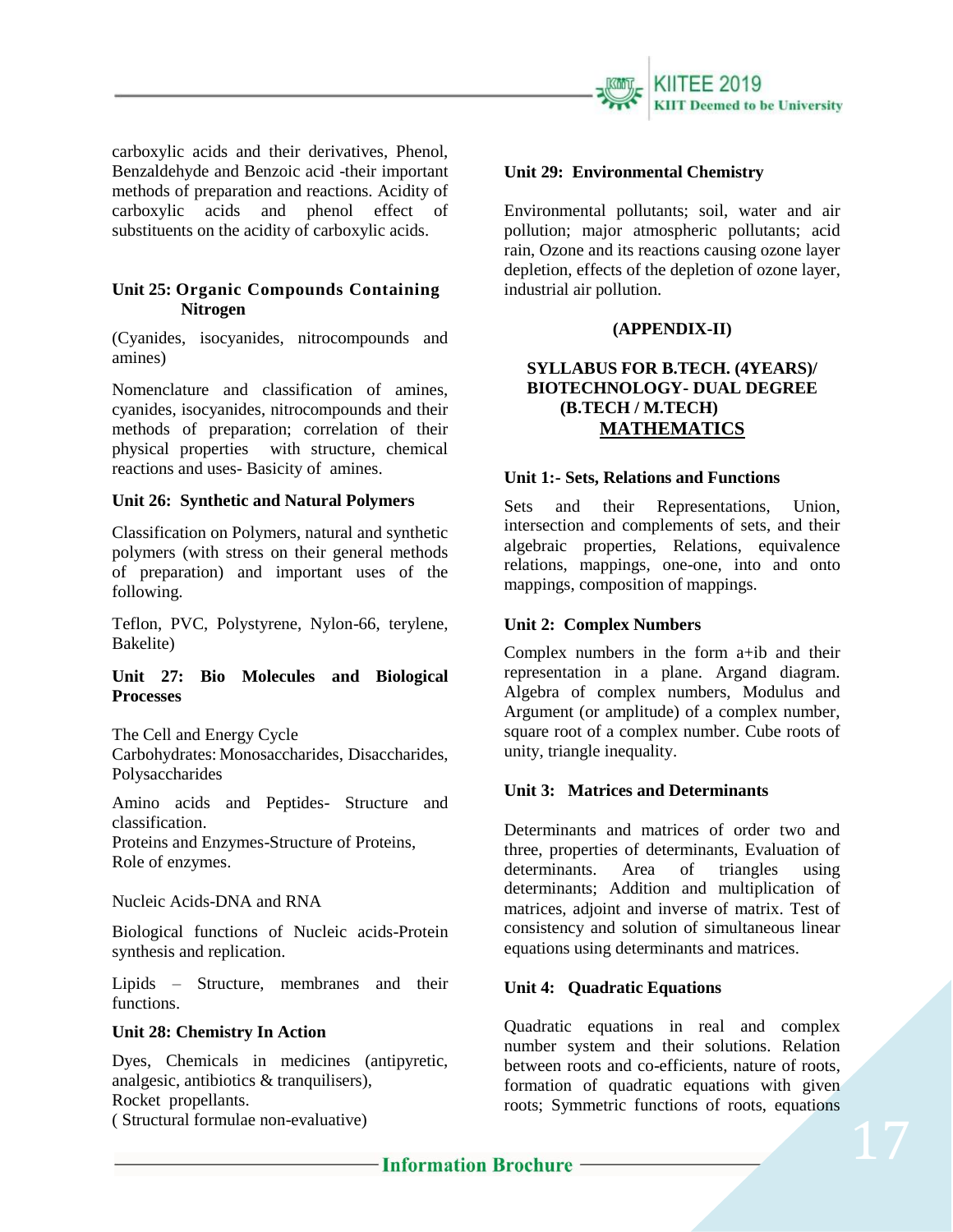

reducible to quadratic equations-application to practical problems.

### **Unit 5 : Permutations and Combinations**

Fundamental principle of counting; Permutation as an arrangement and combination as selection, Meaning of  $P(n,r)$  and  $C(n,r)$ . Simple applications.

### **Unit 6: Binomial Theorem and Its Applications**

Binomial Theorem for a positive integral index; general term and middle term; Binomial

Theorem for any index. Properties of Binomial Co-efficients. Simple applications for approximations.

### **Unit 7: Sequences and Series**

Arithmetic, Geometric and Harmonic progressions. Insertion of Arithmetic Geometric and Harmonic means between two given numbers. Relation Between A.M., G.M. and H.M. Special series:  $Sn, Sn^2, Sn^3$ . Arithmetico-Geometric Series, Exponential and Logarithmic series**.** 

### **Unit 8: Differential Calculus**

Polynomials, rational, trigonometric, logarithmic and exponential functions, Inverse functions. Graphs of simple functions. Limits, Continuity; differentiation of the sum, difference, product and quotient of two functions: differentiation of trigonometric, inverse trigonometric, logarithmic, exponential, composite and implicit functions; derivatives of order upto two. Applications of derivatives: Rate of change of quantities, monotonic-increasing and decreasing functions, Maxima and minima of functions of one variable, tangents and normals, Rolle's and Lagrange's Mean Value Theorems.

### **Unit 9:- Integral Calculus**

Integral as an anti-derivative. Fundamental integrals involving algebraic, trigonometric, exponential and logarithmic functions. Integration by substitution, by parts and partial fractions. Integration using trigonometric

identities. Integral as limit of a sum. Properties of definite integrals. Evaluation of definite integrals; Determining areas of the regions bounded by simple curves.

### **Unit 10:- Differential Equations**

Ordinary differential equations, their order and degree. Formation of differential equations. Solution of differential equations by the method of separation of variables. Solution of homogeneous and linear differential equations, and those of the type

$$
\frac{d^2y}{dx^2} = f(x)
$$

### **Unit 12:- Two Dimensional Geometry**

Recall of Cartesian system of rectangular coordinates in a plane, distance formula, area of a triangle, condition of the collinearity of three points and section formula, centroid and incentre of a triangle, locus and its equation, translation of axes, slope of a line, parallel and perpendicular lines, intercepts of a line on the coordinate axes.

### **The straight line and pair of straight lines**

Various forms of equations of a line, intersection of line, angles between two lines, conditions for concurrence of three lines, distance of a point from a line Equations of internal and external bisectors of angles between two lines, coordinates of centroid, orthocenter and circumcentre of a triangle, equation of family of lines passing through the point of intersection of two lines, homogeneous equation of second degree in x and y, angle between pair of lines through the origin, combined equation of the bisectors of the angles between a pair of lines, condition for the general second degree equation to a represent a pair of lines, point of intersection and angle between two lines.

## **Circles and Family of Circles**

Standard form of equation of a circle, general form of the equation of a circle, its radius and centre, equation of a circle in the parametric form, equation of a circle when the end points of a diameter are given, points of intersection of a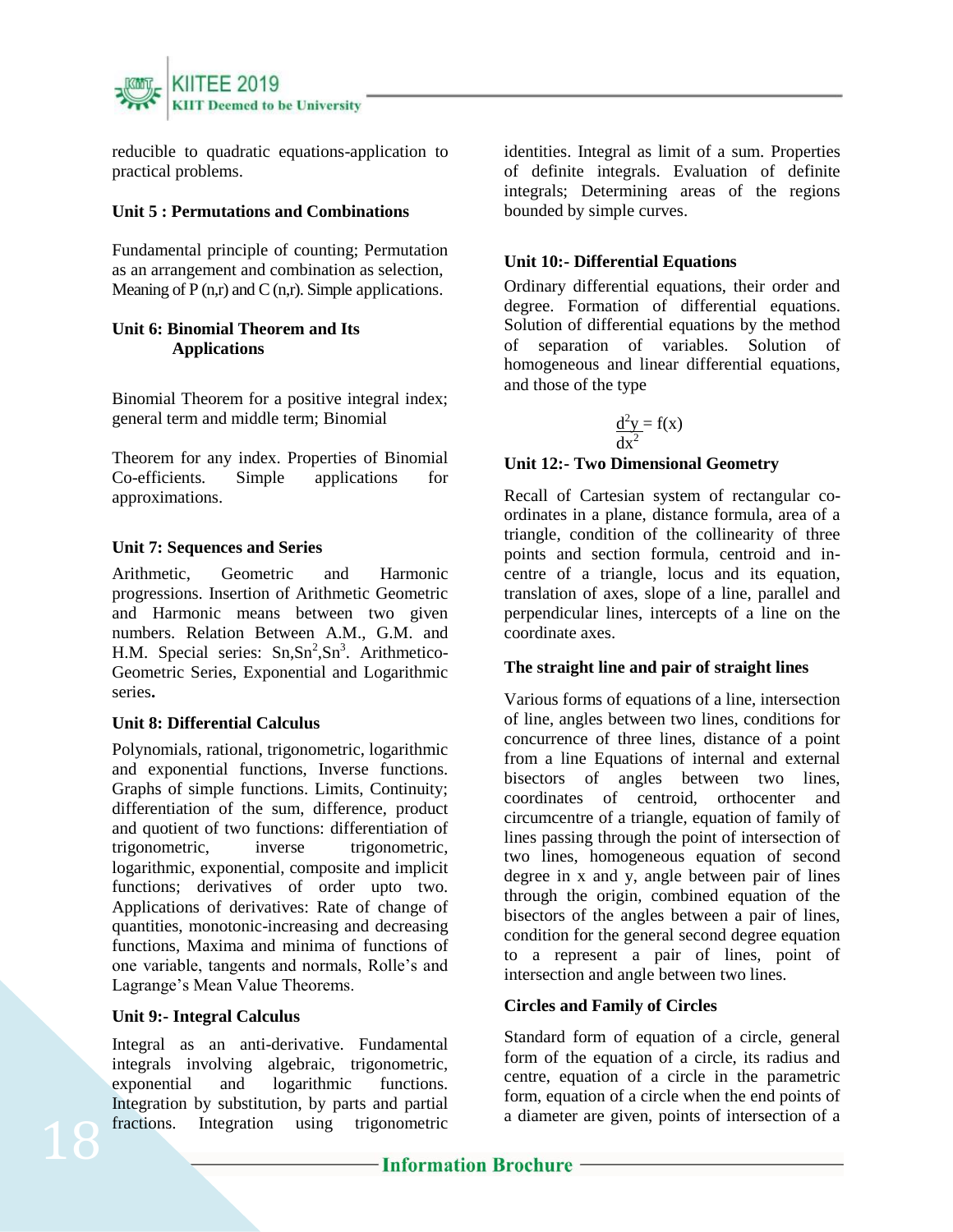

line and a circle with the centre at the origin and conditions for a line to be tangent to the circle, length of the tangent, equation of the tangent, equation of a family of circles through the intersection of two circles, condition for two intersecting circles to be orthogonal.

### **Conic Sections**

Sections of cones, equations of conic sections (parabola, ellipse and hyperbola) in standard forms, condition for

 $y = mx+c$  to be a tangent and point (s) of tangency.

### **Unit 13: Three Dimensional Geometry**

Coordinates of a point in space, distance between two points; Section formula, direction ratios and direction cosines, angle between two intersecting lines. Skew lines, the shortest distance between them and its equation. Equations of a line and a plane in different forms; intersection of a line and a plane, coplanar lines, equation of a sphere, its centre and radius. Diameter form of the equation of a sphere.

### **Unit 14: Vector Algebra**

Vectors and Scalars, addition of vectors, components of a vector in two dimensions and three dimensional space, scalar and vector products, scalar and vector triple product. Application of vectors to plane geometry.

### **Unit 15: Measures of Central Tendency and Dispersion**

Calculation of Mean, median and mode of grouped and ungrouped data. Calculation of standard deviation, variance and mean deviation for grouped and ungrouped data.

## **Unit 16: Probability**

Probability of an event, addition and multiplication theorems of probability and their application; Conditional probability; Bayes' Theorem, probability distribution of a random variate; Binomial and Poisson distributions and their properties.

#### **Unit 17: Trigonometry**

Trigonometrical identities and equations. Inverse trigonometric functions and their properties. Properties of triangles, including centroid, incentre, circum-centre and orthocenter, solution of triangles. Heights and Distances.

### **(APPENDIX-III)**

## **BIOTECHNOLOGY- DUAL DEGREE (B.TECH / M.TECH) & B.SC.NURSING**

# **BIOLOGY (BOTANY AND ZOOLOGY)**

# **Unit : 1 Diversity in Living World**

Biology – its meaning and relevance to mankind

What is living; Taxonomic categories and aids (Botanical gardens, herbaria, museums, zoological parks); Systematics and Binomial system of nomenclature.

Introductory classification of living organisms (Two-kingdom system, Fivekingdom system); Major groups of each kingdom alongwith their salient features (Monera, including Archaebacteria and Cyanobacteria, Protista, Fungi, Plantae, Animalia); Viruses; Lichens

Plant kingdom – Salient features of major groups (Algae to Angiosperms);

Animal kingdom – Salient features of Nonchordates up to phylum, and Chordates up to class level.

# **Unit : 2 Cell : The Unit of Life ; Structure and Function**

Cell wall; Cell membrane; Endomembrane system (ER, Golgi apparatus/Dictyosome, Lysosomes, Vacuoles); Mitochondria; Plastids; Ribosomes; Cytoskeleton; Cilia and Flagella; Centrosome and Centriole;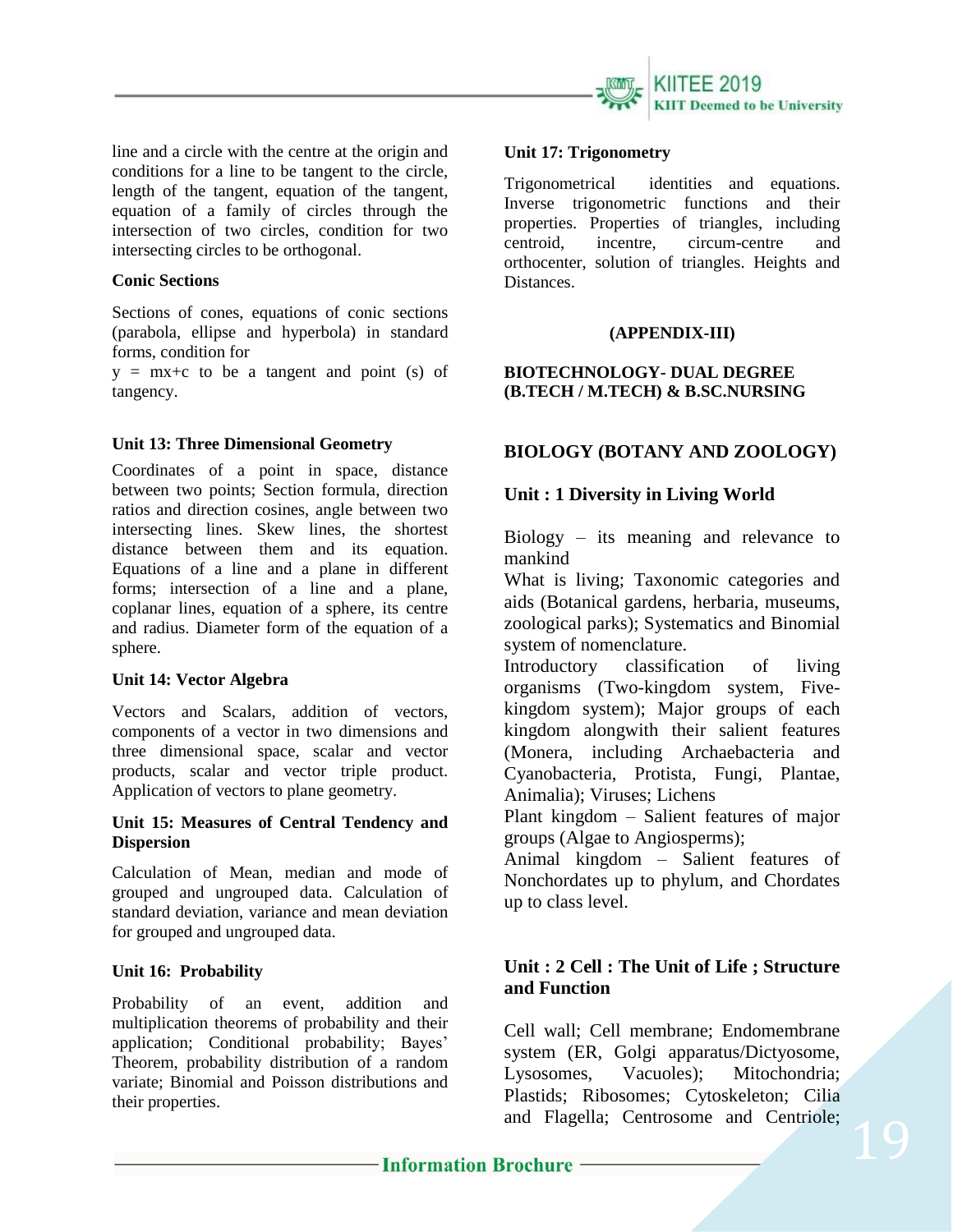

Nucleus; Microbodies. Structural differences between prokaryotic and eukaryotic, and between plant and animal cells. Cell cycle (various phases); Mitosis; Meiosis.

Biomolecules – Structure and function of Carbohydrates, Proteins, Lipids, and Nucleic acids.

Enzymes – Chemical nature, types, properties and mechanism of action.

# **Unit : 3 Genetics and Evolution**

Mendelian inheritance; Chromosome theory of inheritance; Gene interaction; Incomplete dominance; Co-dominance; Complementary genes; Multiple alleles; Linkage and Crossing over; Inheritance patterns of hemophilia and blood groups in humans.

DNA –its organization and replication; Transcription and Translation; Gene expression and regulation; DNA fingerprinting.

Theories and evidences of evolution, including modern Darwinism.

# **Unit : 4 Structure and Function – Plants**

Morphology of a flowering plant; Tissues and tissue systems in plants; Anatomy and function of root, stem(including modifications), leaf, inflorescence, flower (including position and arrangement of different whorls, placentation), fruit and seed; Types of fruit; Secondary growth;

Absorption and movement of water (including diffusion, osmosis and water relations of cell) and of nutrients; Translocation of food; Transpiration and gaseous exchange; Mechanism of stomatal movement.

Mineral nutrition – Macro- and micronutrients in plants including deficiency disorders; Biological nitrogen fixation mechanism.

Photosynthesis – Light reaction, cyclic and non-cyclic photophosphorylation; Various

pathways of carbon dioxide fixation; Photorespiration; Limiting factors.

Respiration – Anaerobic, Fermentation, Aerobic; Glycolysis, TCA cycle; Electron transport system; Energy relations.

**Unit : 5 Structure and Function - Animals** Tissues; Elementary knowledge of morphology, anatomy and functions of different systems of earthworm, cockroach and frog.

Human Physiology – Digestive system organs, digestion and absorption; Respiratory system –

organs, breathing and exchange and transport of gases. Body fluids and circulation – Blood, lymph, double circulation, regulation of cardiac activity; Hypertension, Coronary artery diseases.

Excretion system – Urine formation, regulation of kidney function

Locomotion and movement – Skeletal system, joints, muscles, types of movement.

Control and co-ordination – Central and peripheral nervous systems, structure and function of neuron, reflex action and sensory reception; Role of various types of endocrine glands; Mechanism of hormone action.

# **Unit : 6 Reproduction, Growth and Movement in Plants**

Asexual methods of reproduction; Sexual Reproduction - Development of male and female

gametophytes; Pollination (Types and agents); Fertilization; Development of embryo, endosperm, seed and fruit (including parthenocarpy and apomixis).

Growth and Movement – Growth phases; Types of growth regulators and their role in seed dormancy, germination and movement; Apical dominance; Senescence; Abscission;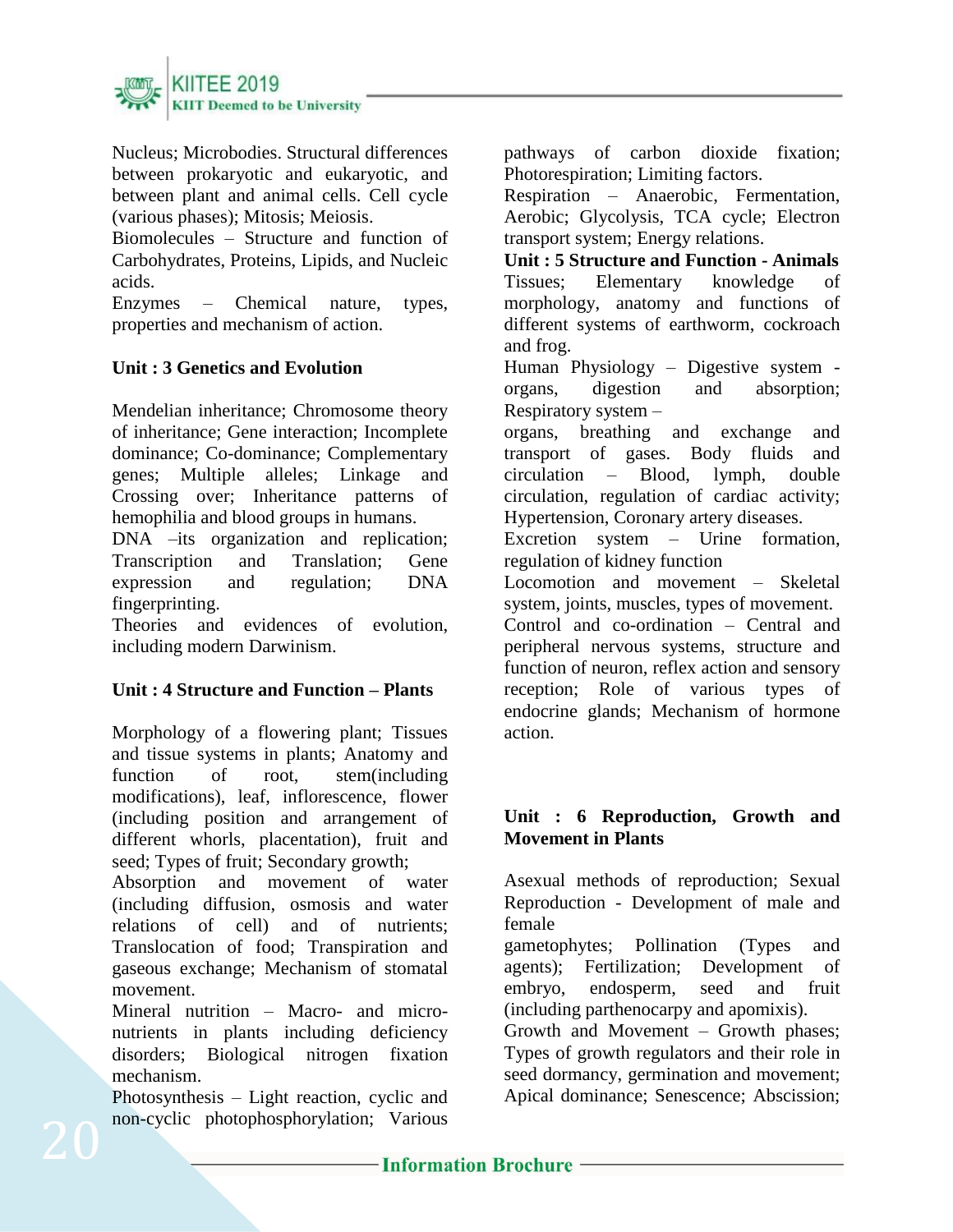

Photo- periodism; Vernalisation; Various types of movements.

# **Unit : 7 Reproduction and Development in Humans**

Male and female reproductive systems; Menstrual cycle; Gamete production; Fertilisation; Implantation; Embryo development; Pregnancy and parturition; Birth control and contraception.

# **Unit : 8 Ecology and Environment**

Meaning of ecology, environment, habitat and niche. Ecological levels of organization (organism to biosphere); Characteristics of Species, Population, Biotic Community and Ecosystem; Succession and Climax.

Ecosystem – Biotic and abiotic components; Ecological pyramids; Food chain and Food web; Energy flow; Major types of ecosystems including agroecosystem.

Ecological adaptations – Structural and physiological features in plants and animals of aquatic and desert habitats.

Biodiversity – Meaning, types and conservation strategies (Biosphere reserves, National parks and Sanctuaries)

Environmental Issues – Air and Water Pollution (sources and major pollutants); Global warming and Climate change; Ozonedepletion; Noise pollution; Radioactive pollution; Methods of pollution control (including an idea of bioremediation); Deforestation; Extinction of species (Hot Spots).

# **Unit : 9 Biology and Human Welfare**

Animal husbandry – Livestock, Poultry, Fisheries; Major animal diseases and their control. Pathogens of major communicable diseases of humans caused by fungi, bacteria, viruses, protozoans and helminths, and their control. Cancer; AIDS. Adolescence and drug/alcohol abuse; Basic concepts of immunology. Plant Breeding and Tissue Culture in crop improvement. Biofertilisers (green manure, symbiotic and free-living nitrogen-fixing microbes, mycorrhizae); Biopesticides (microorganisms as biocontrol agents for pests and pathogens); Bioherbicides; Microorganisms as pathogens of plant diseases with special reference to rust and smut of wheat. bacterial leaf blight of rice, late blight of potato, bean mosaic, and root - knot of vegetables.

Bioenergy – Hydrocarbon - rich plants as substitute of fossil fuels.

# **Unit:10 Biotechnology and its Applications**

Microbes as ideal system for biotechnology**;** Microbial technology in food processing, industrial production (alcohol, acids, enzymes, antibiotics), sewage treatment and energy generation.

Steps in recombinant DNA technology – restriction enzymes, DNA insertion by vectors and other methods, regeneration of recombinants.

Applications of R-DNA technology. In human health –Production of Insulin, Vaccines and Growth hormones, Organ transplant, Gene therapy. In Industry – Production of expensive enzymes, strain improvement to scale up bioprocesses. In Agriculture – GM crops by transfer of genes for nitrogen fixation, herbicide-resistance and pest-resistance including Bt crops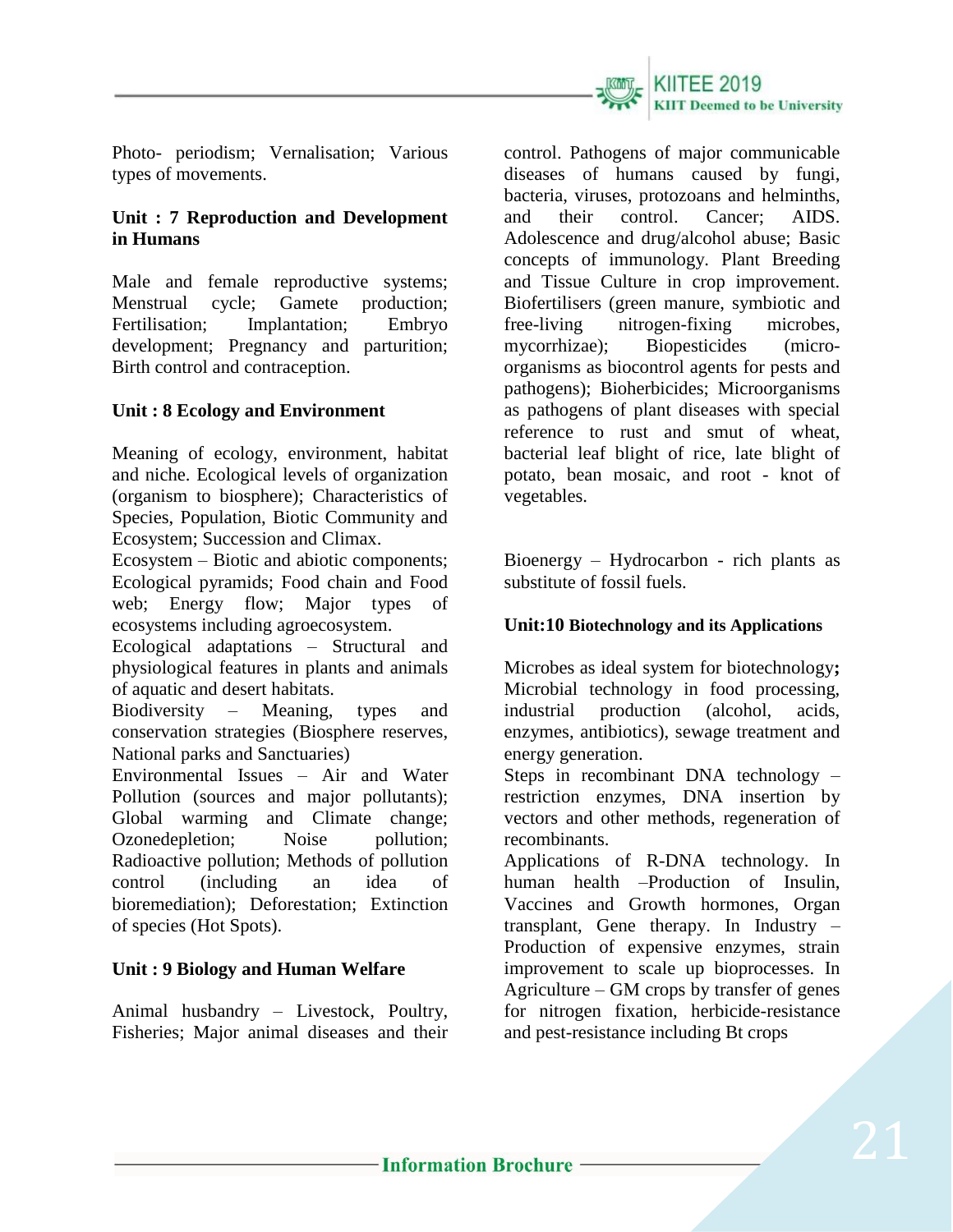

## **(APPENDIX-IV) SYLLABUS FOR B.TECH. (LATERAL ENTRY)**

# **MATHEMATICS**

### **Unit 1: Ordinary Differential Equation**

Differential equation of first order. Linear differential equation of second order (homogeneous and nonhomogeneous case). Cauchy, Euler's equation, Application of first order differential equations (mixture problem, Newton's law of cooling, orthogonal trajectory). Application to LCR circuits, Application to free and forced vibration of Mass spring system.

### **Unit 2: Series Method**

Properties of power series, Radius of convergence of power series, Legender's equation and Legender's polynomial, properties of Legender's polynomial, Gamma function, ordinary and singular point Frobenious method, Bessel's equation and properties of Bessel's function.

### **Unit 3: Laplace Transform**

Laplace transforms of standard function, periodic functions, Unit step function, Transforms of derivatives and integrals. Differentiation and integration of transforms, Linearity property, Inverse Laplace transform, Shifting theorems, Convolution. Application to solve differential and integral equations ( initial value problem).

### **Unit 4: Fourier Series**

Periodic function, Fourier series, Euler's formula, Even and odd functions, Fourier series expansions of even and odd function,<br>half range expansion of functions. half range expansion of functions, Expansion of functions with finite discontinuities.

### **Unit 5: Matrix**

Types of matrices, algebra of matrices, rank, solution of non-homogenous system of equations, consistency of the system of equations, Linear dependance and

independance, solution of homogeneous system of equation. Eigen values and eigen vectors. Norm and inner product. Orthogonal and projection matrix.

Application of eigen values and vectors to solve the system of homogeneous linear differential equation.

### **Unit 6 : Vectors:**

Vector algebra, product of vectors, vector differentiation, vector differential operator, gradient, directional derivatives, divergence, curl, line integral, double integral, green's theorem.

### **ENGINEERING MECHANICS**

### **Unit 1:- Statics**

Conditions of equilibrium, concept of free body diagram, methods of moments and solution to engineering problems.

Friction : Static friction, ladder friction, problems with friction, Belt friction and screw jack, force analysis of plane trusses ( method of joint, method of sections, plane frames, methods of members), Parallel forces in a plane, Centre of parallel forces, Pappus Guldinus theorems, MI of plane figures, parallel axis theorem, perpendicular axis theorem, Polar MI, Principle of virtual work for a single particle, rigid bodies, ideal systems and constrained bodies.

### **Unit 2: Dynamics**

Force proportional to displacement, free vibration, D' Alembert's principle. momentum and impulse. Application to principle of linear momentum to a single particle, rigid bodies and ideal systems. Application to principle of angular momentum to a single particle and rotating rigid bodies. Principle of conservation of momentum.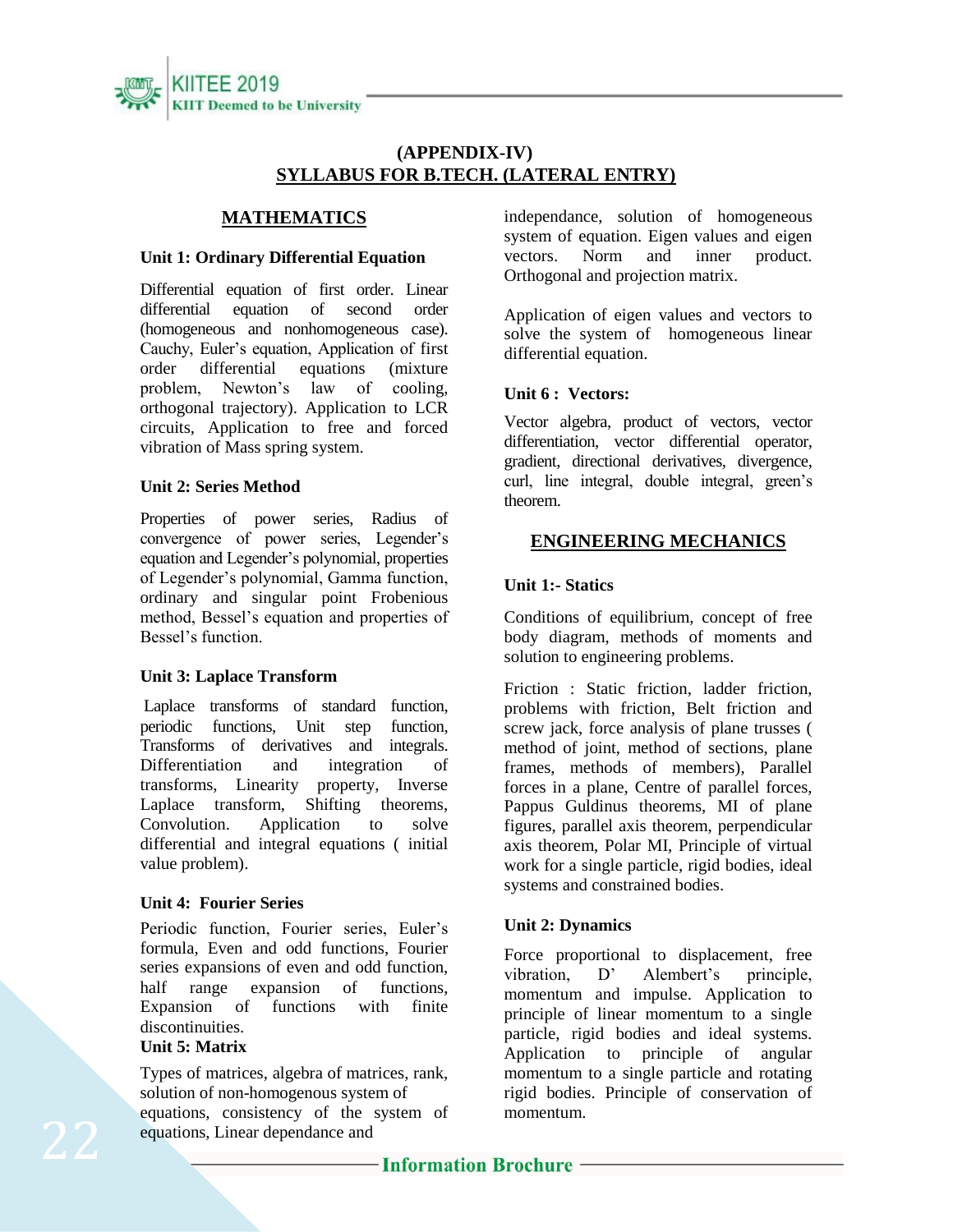

### **Unit 3**: **Work and Energy**

Principle of work and energy for ideal system, Conservation of energy.

## **BASIC ELECTRICAL ENGINEERING**

#### **Unit 1: Electrostatics**

Coulomb's law, Electric charge, Potential, Field & Capacitance, Potential gradient due to spherical cylindrical and plane charges, Electric force, Flux density and permitivity. Calculation of Capacitance of spherical, coaxial, cylindrical and parallel plate condenser. Energy stored in a electric field.

#### **Unit 2: Electromagnetism**

Magnetic field due to current in conductor. Magnetic field intensity and Flux density. Permeability, B-H curves, Magnetisation, Concept in hystersis. Magnetomotive force and Magnetic reluctance.

Electrodynamic force:- Faraday's law of electromagnetic induction, Eddy current, emf induced in a conductor moving in a magnetic field. Energy stored in a magnetic field.

#### **Unit 3: D.C. Circuit**

Current distribution in series and parallel circuit. Power and energy in electric circuit. Star-Delta conversion. Kirchoff;s law & its

application and solve electric circuit by branch & loop current method & nodal method. Superposition theorem.

### **Unit 4: A.C. Circuit**

Production of alternating current – Instantaneous, average & rms value of current and voltage. Peak factor, Form factor, Amplitude, Frequency, Phase difference, Addition and subtraction of alternating quantity. Phasor diagram, Resistance, Inductance, Capacitance, impedance and admittance- power and power factor-series and parallel circuits. Q factor-Three phase circuit. Star-Delta connection-Active and reactive power. Power measurement with one and two wattmeter methods-Calculation in RLC circuit, in series circuit.

### **Unit 5: Instrument**

Construction and principle of operation-PMMC, MI and dynamometer type ammeter, voltmeter and dynamometer type wattmeter. Power factor meter.

### **Unit 6: Illumination**

Law of illumination- Solid angle, Luminous flux, Luminous intensity, illumination brightness and luminous efficiency.

### **Unit 7: Production Light**

Filament lamp, Arc lamp, Electric discharge lamps, Sodium vapour lamp, Mercury vapour lamp-Theory of electrical energy radiation. Comparison between filament lamp and fluorescent lamp.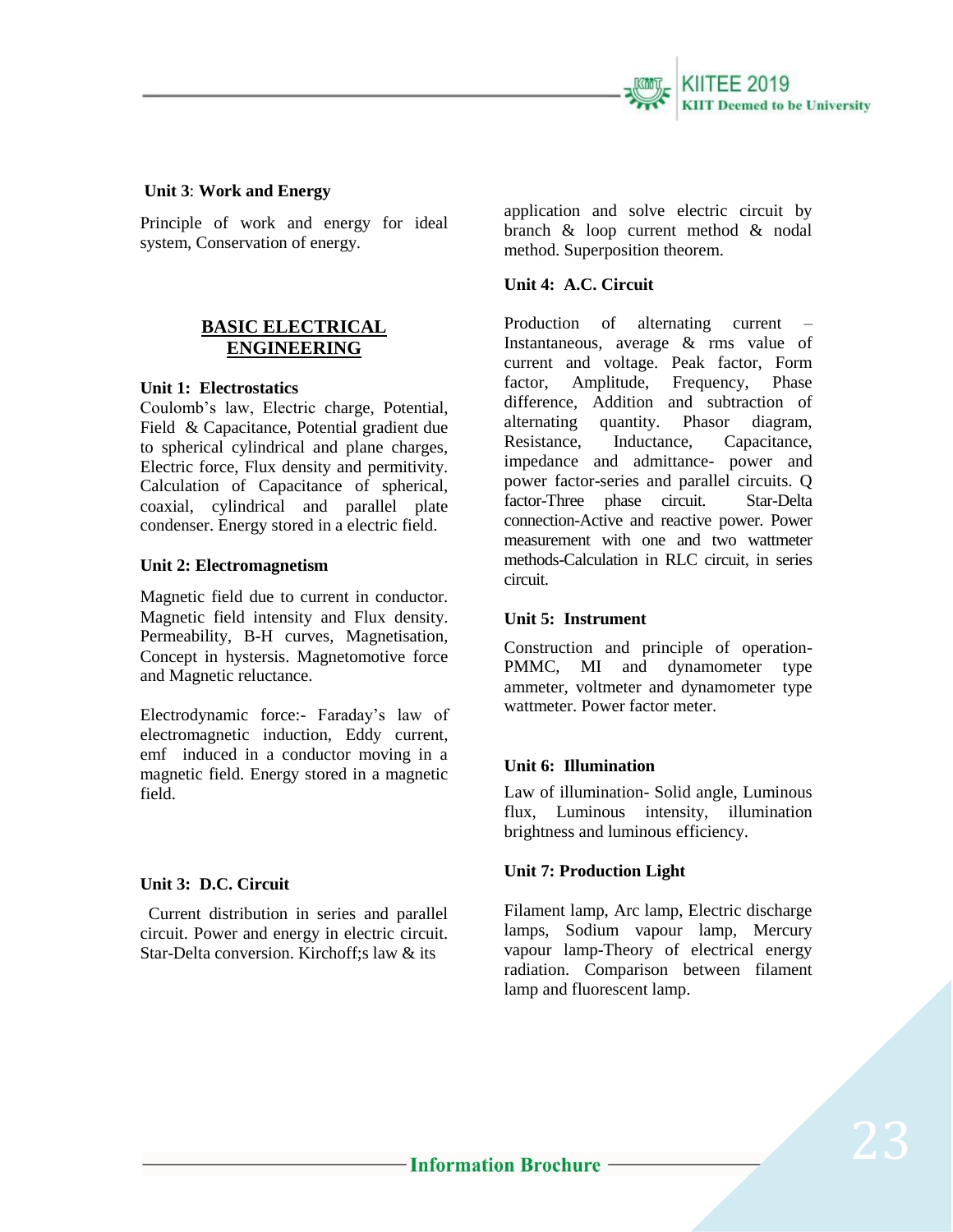

# **(APPENDIX-V)**

### **SYLLABUS FOR MCA /MCA (LE) PROGRAMME & M.SC. COMPUTER SCIENCE**

### **MATHEMATICS**

**Unit 1:- Algebra of Sets :** Set operations, Union, Intersection, Difference, Symmetric Difference, Complement, Venn Diagram, Cartesian products of sets, Relation and Function, Composite Function, Inverse of a Function, Equivalence Relation, Kinds of Function.

**Unit 2:- Number Systems :** Real numbers (algebraic and other properties), rational and irrational numbers, Complex numbers, Algebra of complex numbers, Conjugate and square root of a complex number, cube roots of unity, Demoivre's Theorem with simple applications. Permutation and combinations and their simple applications, Mathematical induction, Binomial Theorem. Determinants up to third order, Minors and Cofactors, Properties of determinants. Matrices up to third order, Types of Matrices. Algebra of matrices, Adjoint and inverse of a matrix. Application of determinants and matrices to the solution of linear equation ( in three unknows)

**Unit 3:-Trigonometry :** Compound angles, Multiple and Sub-multiple angles, solution of trigonometric equations, Properties of triangles, Inverse circular function.

**Unit 4:- Co-ordinate Geometry of Two Dimensions :** Straight lines, pairs of straight lines, Circles, Equations of tangents and normals to a circle. Equations of Parabola, Ellipse and Hyperbola, Ellipse and hyperbola in simple forms and their tangents (Focus, directix, eccentricity and latus rectum in all cases)

**Unit 5:-Co-ordinate Geometry of Three Dimensions:** Distance and division formulae, Direction cosines and direction ratios. Projections, Angles between two planes, Angle between a line and plane. Equations of a spheregeneral equation.

**Unit 6: -Vector** Fundamentals, Dot and Cross product of two vectors, Scalar triple product, Simple Applications (to geometry, work and moment).

**Unit 7:-Differential Calculus** : Concept of limit, continuity, Derivation of standard functions, successive differentiation, simple cases, Leibnitz Theorem, Partial differentiation, Simple cases, derivatives as rate measure, Maxima and minima, indeterminate forms, Geometrical applications such as tangents and normals to plane curves.

**Unit 8:-Integral Calculus:-** Standard methods of integration ( substitution, by pars, by partial fractions etc.) Definite integrals and properties of Definite Integrals, Areas under plane curves, Differential Equations only simple cases such as

(i)  $dy/dx = f(x)$ (ii)  $dy/dx=f(x) g(y)$ (iii)  $d^2y/dx^2 = f(x)$  and application to motions in a straight line.

**Unit 9:-Probability and Statistics :** Averages (Mean, Median and Mode), Dispersion (standard deviation and variance). Definition of probability, Mutually exclusive events, Independent events, Addition theorem.

### **COMPUTER AWARENESS**

Computer Basics**:** Organization of a Computer, Central Processing Unit (CPU), Structure of instructions in CPU, input/output devices, computer memory, back-up devices.

## **DATA REPRESENTATION**

Representation of characters, integers and fractions, binary and hexadecimal representations, Binary Arithmetic : Addition, subtraction, multiplication, division, simple arithmetic and two's complement arithmetic, floating point representation of numbers, Boolean algebra, truth tables, venn diagram.

### **ANALYTICAL ABILITY AND LOGICAL REASONING**

Questions in this section will test logical reasoning and quantitative reasoning.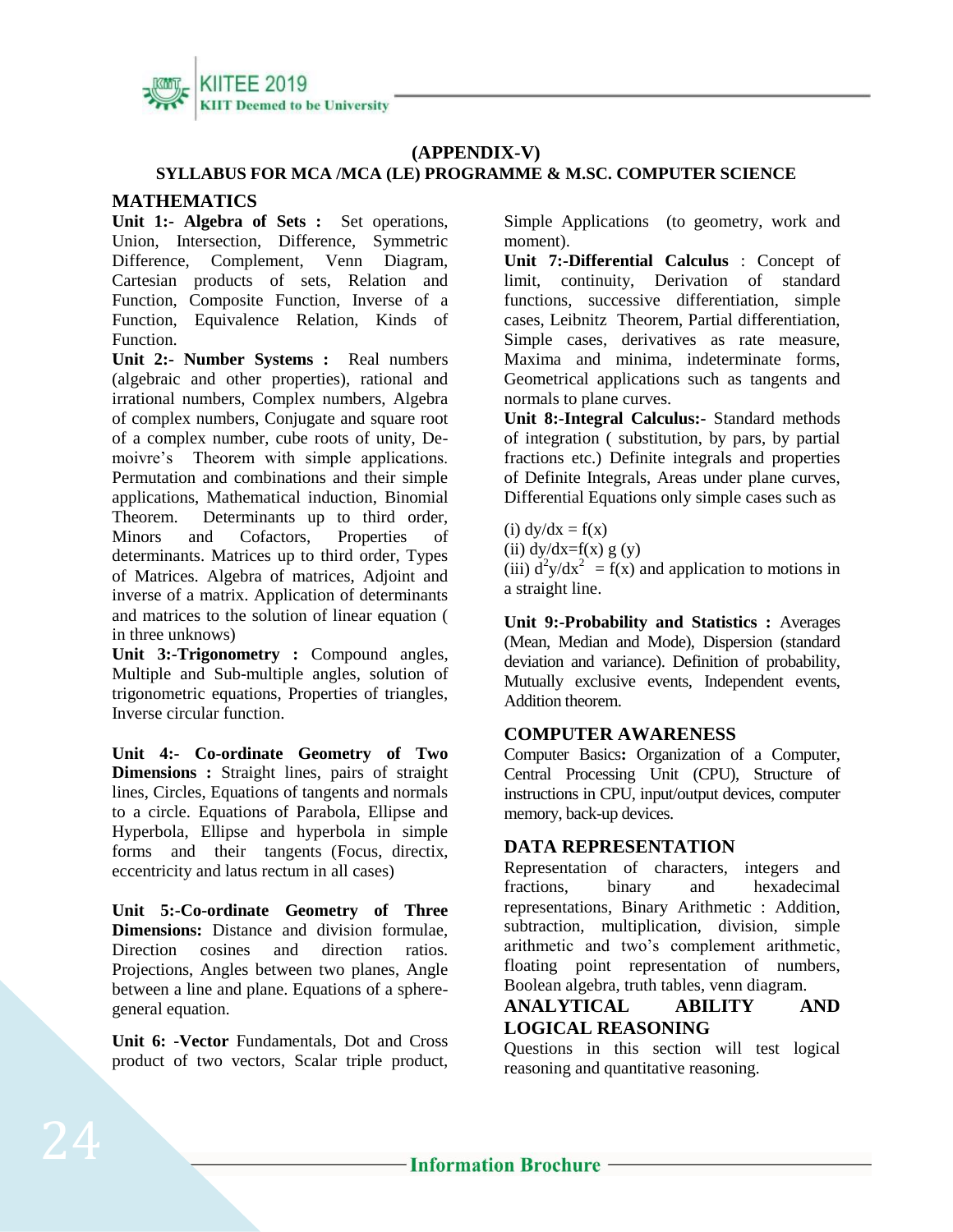

#### **(APPENDIX-VI)**

### **SYLLBUS FOR M.SC. (BIOTECHNOLOGY / APPLIED MICROBIOLOGY)**

### **BIOLOGY (10+2+3 Standard)**

#### **Unit 1:- General Biology**

Taxonomy; Heredity; Genetic variation; Conservation; Principles of ecology; Evolution; Techniques in modern biology.

#### **Unit 2 :-Biochemistry and Physiology**

Carbohydrates; Proteins; Lipids; Nucleic acids; Enzymes; Vitamins; Hormones; Metabolism; Photosynthesis. Nitrogen Fixation, Fertilization and Osmoregulation; Nervous system; Endocrine system; Vascular system; Immune system; Digestive system, Reproductive System.

#### **Unit 3 :-Basic Biotechnology**

Tissue culture; Application of enzymes; Antigen-antibody interaction; Antibody production; Diagnostic aids.

#### **Unit 4 :-Molecular Biology**

DNA; RNA; Replication; Transcription; Translation; Proteins; Lipids; Membranes; Gene transfer.

#### **Unit 5:-Cell Biology**

Cell cycle; Cytoskeletal elements; Mitochondria; Endoplasmic reticulum; chloroplast; Golgi apparatus; Signaling.

#### **Unit 6:-Microbiology**

Isolation; Cultivation; Characterization and enumeration of virus; Bacteria; Fungi; Protozoa; Pathogenic micro-organisms.

### **CHEMISTRY (10+2+3 Standard)**

#### **Unit 1 :-Atomic Structure**

Bohr's theory and Schrodinger wave equation; Periodicity in properties;Chemical bonding; Properties of s, p, d and f block elements; Complex formation; Coordination compounds; Chemical equilibria; Chemical

thermodynamics (first and second law); Chemical kinetics (zero, first, second and third order reactions); Photochemistry;

Electrochemistry; Acid-base concepts; Stereochemistry of carbon compounds;

Inductive, Electromeric, conjugative effects and resonance.

#### **Unit 2 :-Chemistry of Functional Groups**

Hydrocarbons, alkyl halides, alcohols, aldehydes, ketones, carboxylic acids, amines and their derivatives; Aromatic hydrocarbons, halides, nitro and amino compounds, phenols, diazonium salts, carboxylic and sulphonic acids; Mechanism of organic reaction; Soaps and detergents; Synthetic polymers; Biomoleculesaminoacids, proteins, nucleic acids, lipids and carbohydrates (polysaccharides); Instrumental techniques – chromatography (TLC, HPLC), electrophoresis, UV-Vis-IR and NMR spectroscopy, mass spectrometry, etc.